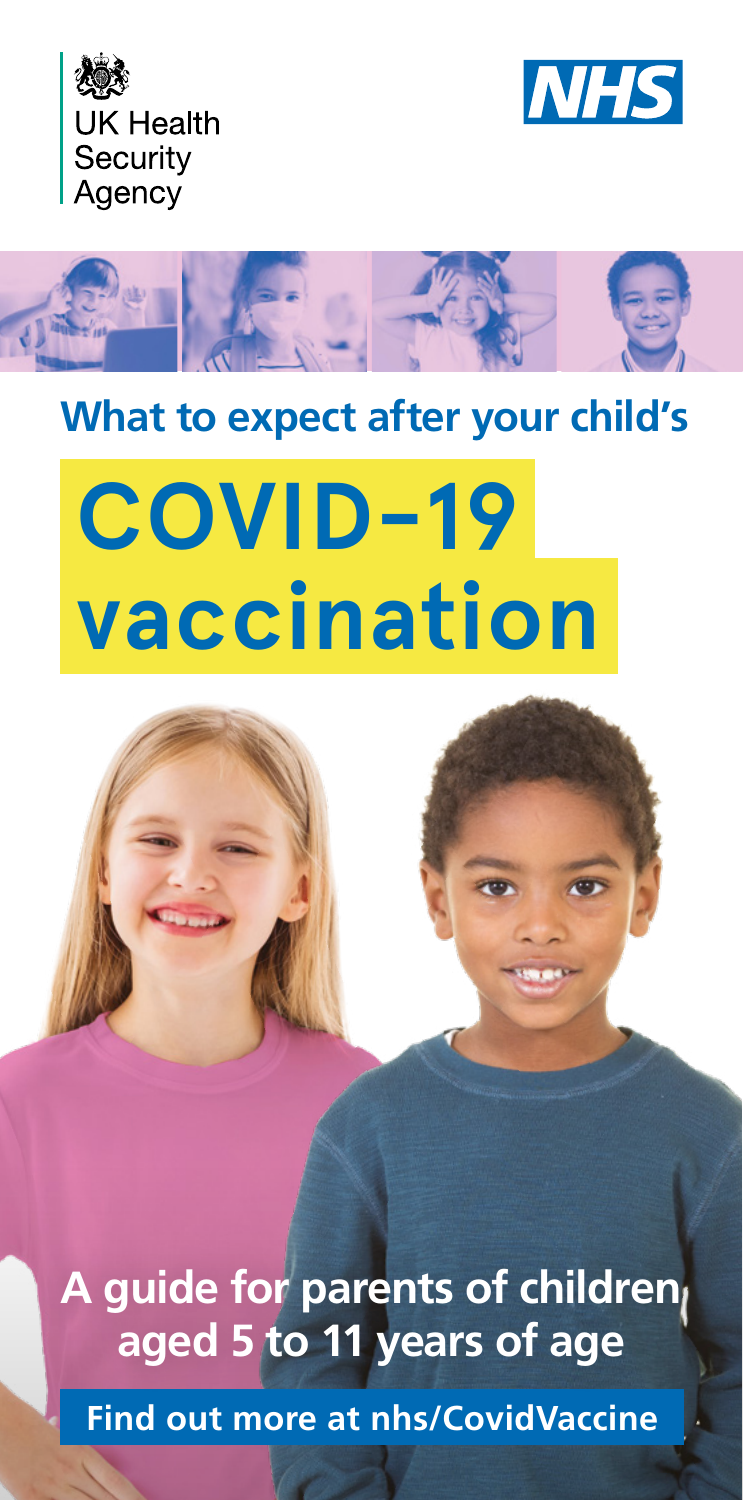

# **The NHS is offering the COVID-19 vaccine to all eligible children.**

This leaflet tells you what to expect after your child has had their vaccination.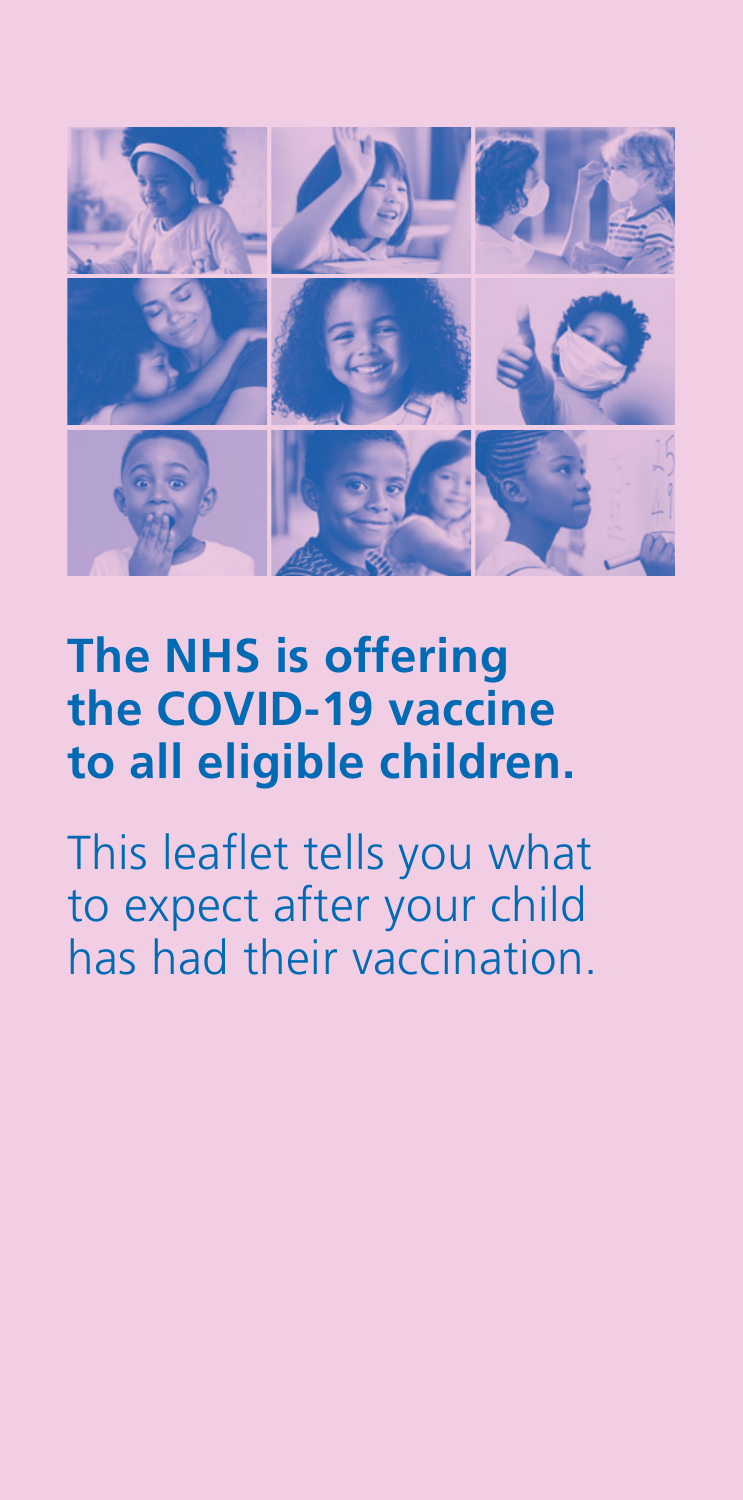# **Side effects**

Like all medicines, vaccines can cause side effects. Most of these are mild and shortterm and not all children get them. The very common side effects should only last a day or two. The Pfizer vaccine tends to cause more side effects after the second dose of the vaccine.

Very common side effects in the first day or two include:

- having a painful, heavy feeling and tenderness in the arm where they had their injection
- $\bullet$  feeling tired
- $\bullet$  headache, aches and chills

They may also have flu like symptoms with episodes of shivering and shaking for a day or two. However, a high temperature could also indicate that they have COVID-19 or another infection.

They should rest. You can give them paracetamol to help make them feel better. Please check that the dose and type of paracetamol is correct for their age.

You can find more information on paracetamol here [www.nhs.uk/medicines/](http://www.nhs.uk/medicines/paracetamol-for-children) [paracetamol-for-children.](http://www.nhs.uk/medicines/paracetamol-for-children)

An uncommon side effect is swollen glands in the armpit or neck on the same side as the arm as they had the vaccine. This can last for around 10 days, but if it lasts longer see your doctor.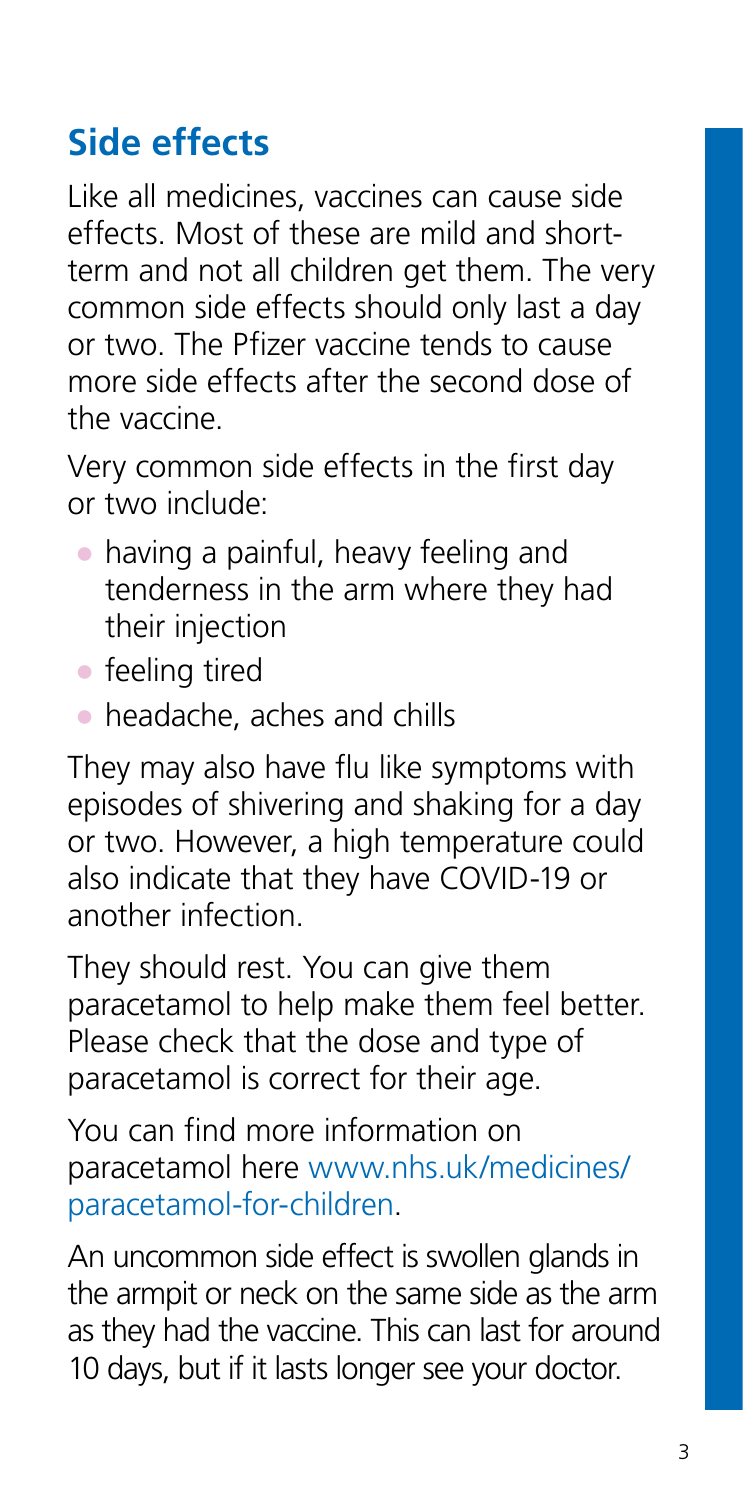# **What to do if you are concerned about their symptoms**

These symptoms normally last less than a week. If their symptoms seem to get worse or if you are concerned, you can call NHS 111. If you do seek advice from a doctor or nurse, make sure you tell them about their vaccination (show them the vaccination card) so that they can assess your child properly.

You can also report suspected side effects of vaccines and medicines online through the [Yellow Card scheme](https://coronavirus-yellowcard.mhra.gov.uk/) or by [downloading the](https://yellowcard.mhra.gov.uk)  [Yellow Card app.](https://yellowcard.mhra.gov.uk)



**coronavirus-yellowcard.mhra.gov.uk**

#### **Are there other more serious side effects?**

Recently, cases of inflammation of the heart (called myocarditis or pericarditis) have been reported very rarely after COVID-19 vaccines.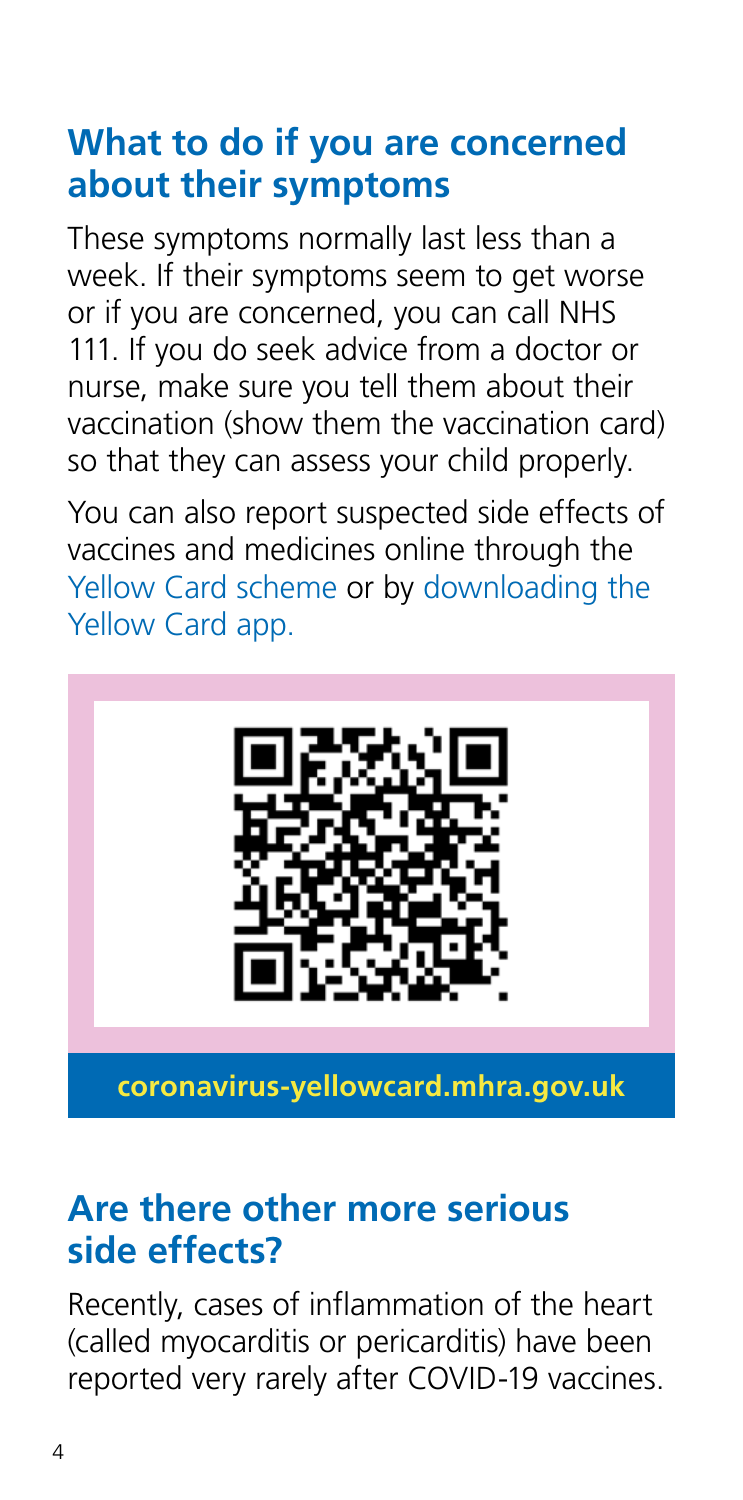These cases have been seen mostly in younger men within a few days after vaccination. Most of these people recovered quickly and felt better following rest and simple treatments.

You should seek medical advice urgently if your child experiences:

- chest pain
- shortness of breath
- feelings of having a fast-beating, fluttering, or pounding heart

## **Can your child catch COVID-19 from the vaccine?**

Your child cannot catch COVID-19 from the vaccine but it is possible to have caught COVID-19 and not realise that they have the symptoms until after their vaccination appointment.

The most important symptoms of COVID-19 are recent onset of any of the following:

- a new continuous cough
- a high temperature
- a loss of, or change in, their normal sense of taste or smell (anosmia)

Although a fever can occur within a day or two of vaccination, if your child has any other COVID-19 symptoms or their fever lasts longer, stay at home and arrange to have a test.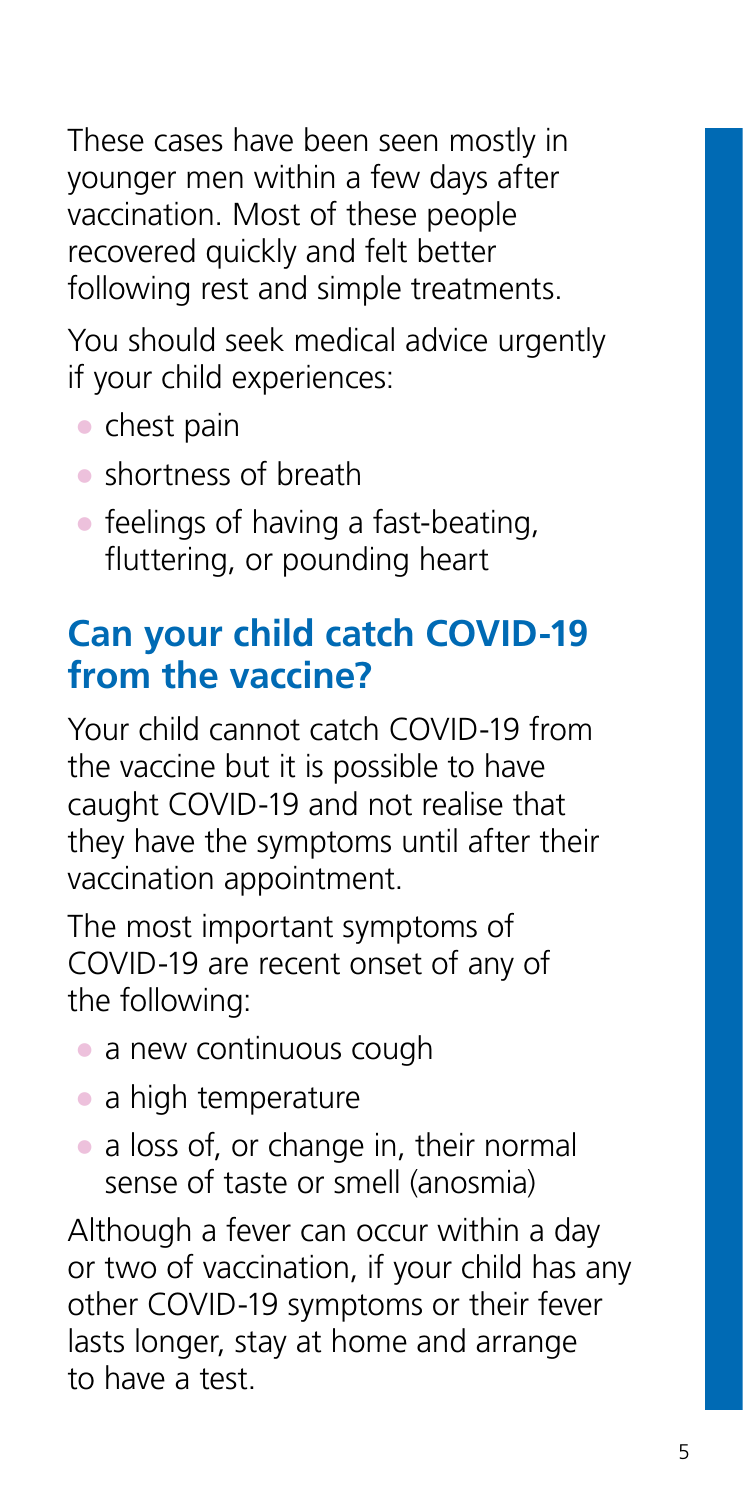# **What to do next**



After your child's vaccination, you should be given a record card. If your child needs a second dose their

next appointment will be in about 8 to 12 weeks time. The second dose will give them longer lasting protection.

**Keep your child's record card safe. If your child needs a second dose, don't forget to keep your next appointment.**

# **If your child is not well for their appointment**

If your child is unwell, it is better to wait until they have recovered to have their vaccine.

Your child should not attend a vaccine appointment if they are self-isolating or waiting for a COVID-19 test. Ideally you should wait 12 weeks after your child has had a positive COVID-19 test or at least 4 weeks if your child is at higher risk.

# **Will the vaccine protect your child?**

The COVID-19 vaccine that your child has had has been shown to reduce the chance of them suffering from COVID-19 disease.

Millions of doses of the vaccine have been given worldwide. The vaccine is highly effective in children and young people.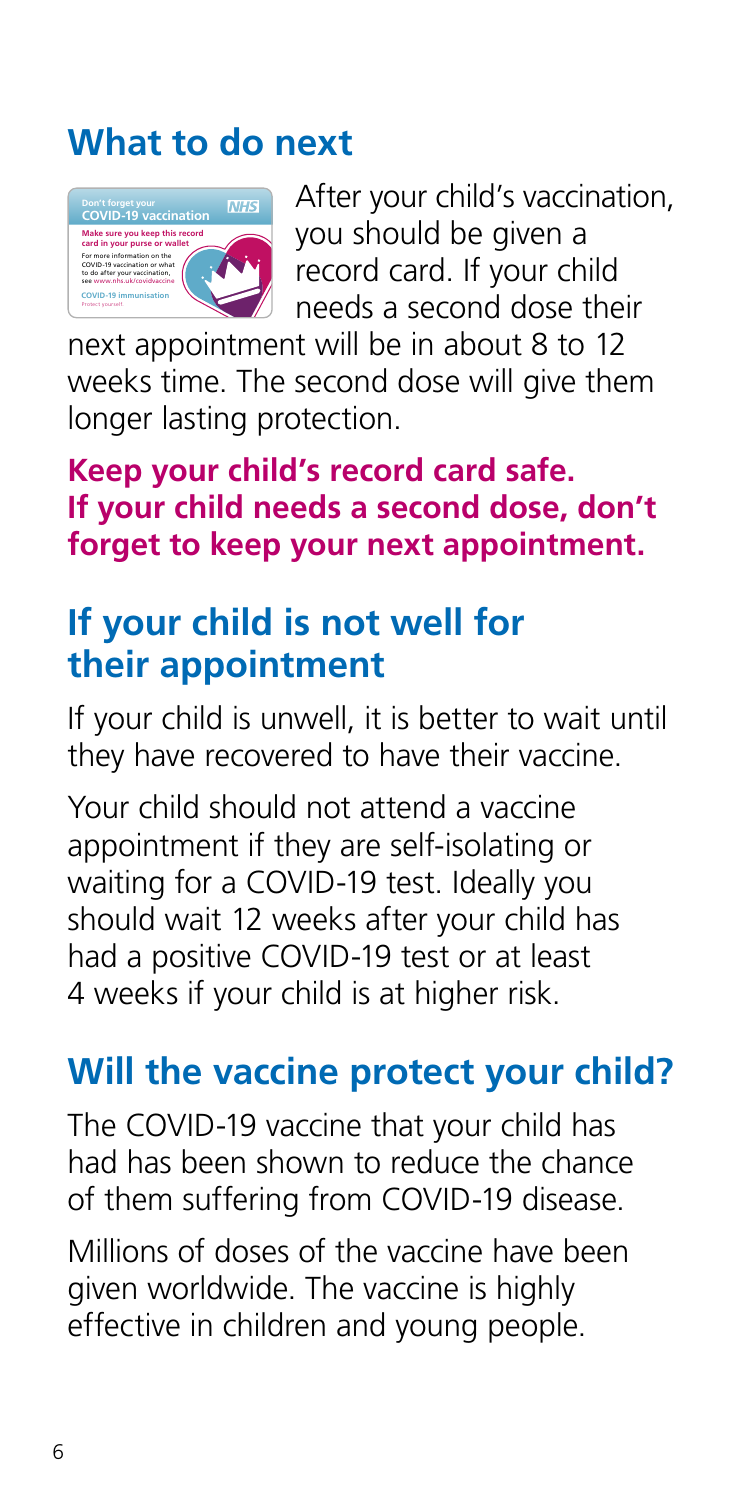It may take a few weeks for your child's body to build up some protection from the vaccine. Like all medicines, no vaccine is completely effective, so you should continue to take recommended precautions to avoid your child picking up the infection.

Some children may still get COVID-19 despite having a vaccination, but this should be less severe.

# **What your child can do after they've had the vaccine**

The vaccine cannot give your child COVID-19 infection, and it will reduce their chance of becoming ill.

It is still important to continue to follow current national guidance. Your child can continue going to school, after they have had the vaccine.

To protect yourself and your family, friends and colleagues, you must still:

- think about social distancing
- wear a face mask where advised
- wash your hands carefully and frequently
- open windows to let fresh air in
- $\bullet$  follow the current quidance [\(gov.uk/coronavirus](https://www.gov.uk/coronavirus))